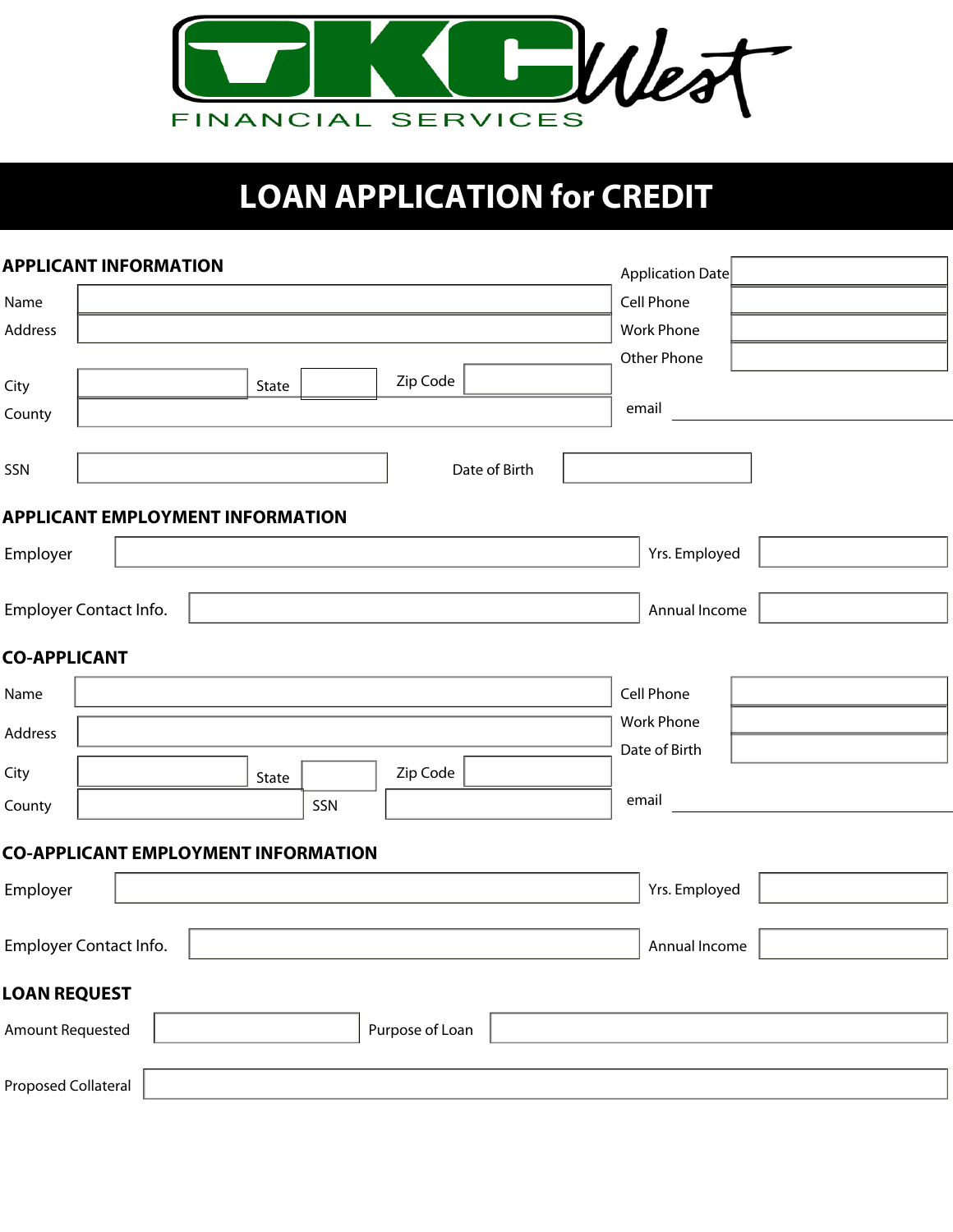#### **FINANCIAL QUESTIONS**

| Are you a director of any federally regulated or state regulated financial institution? If yes, explain (included attachment if necessary) |                |                                                     |  |  |  |
|--------------------------------------------------------------------------------------------------------------------------------------------|----------------|-----------------------------------------------------|--|--|--|
|                                                                                                                                            | $\bigcirc$ Yes | No<br>$\bigcirc$                                    |  |  |  |
|                                                                                                                                            |                |                                                     |  |  |  |
| Have you ever filed a petition in bankruptcy? If yes, explain (include attachment if necessary)                                            |                |                                                     |  |  |  |
|                                                                                                                                            | $\bigcirc$ Yes | $\bigcap$<br>No                                     |  |  |  |
|                                                                                                                                            |                |                                                     |  |  |  |
| Are you obligated to make Alimony, Support, or Maintenance payments?                                                                       | $\bigcirc$ Yes | No<br>$\left( \begin{array}{c} \end{array} \right)$ |  |  |  |
| Do you have any Contingent Liabilities? If yes, explain (include attachment if necessary)                                                  | $\bigcirc$ Yes | No<br>$(\ )$                                        |  |  |  |
|                                                                                                                                            |                |                                                     |  |  |  |
| Are there any unsatisfied judgements against you? If yes explain (include attachment if necessary)                                         | $\bigcirc$ Yes | $\bigcirc$<br>No                                    |  |  |  |
| Have you ever had Debt in Mediation? If yes explain (include attachment if necessary)                                                      | $\bigcirc$ Yes | No<br>$\bigcap$                                     |  |  |  |
| Have you ever had Property Reposessed? If yes explain (include attachment if necessary)                                                    | $\bigcirc$ Yes | No<br>$\left( \begin{array}{c} \end{array} \right)$ |  |  |  |
| Are you a defendant in any lawsuits or legal actions? If yes explain (include attachment if necessary)                                     | $\bigcirc$ Yes | No<br>$(\ )$                                        |  |  |  |
|                                                                                                                                            |                |                                                     |  |  |  |

## **COMMENT SECTION**

# **PLEASE READ ATTACHED TERMS AND CONDITIONS BEFORE SIGNING**

time without penalty. copy of this application and agreement. (3) In the event credit is extended, you may prepay the unpaid balance at any **NOTICE TO CONSUMER:** (1) Do not sign this application and agreement before you read it. (2) You are entitled to a

APPEARING ABOVE, and having received a complete copy hereof. each Applicant acknowledges having read this application and agreement, INCLUDING THE TERMS AND CONDITIONS expressly authorizes the Lender to obtain verification of such information from any available source. By signing below, statements and supporting schedules is true and correct and is submitted for the purpose of obtaining credit. Applicant Applicant certifies and represents that the information contained in this application and in all accompanying financial

### **APPLICANT SIGNATURES**

| <b>NAME</b> | <b>DATE</b> | <b>NAME</b> | <b>DATE</b> |
|-------------|-------------|-------------|-------------|
| <b>NAME</b> | <b>DATE</b> | <b>NAME</b> | <b>DATE</b> |